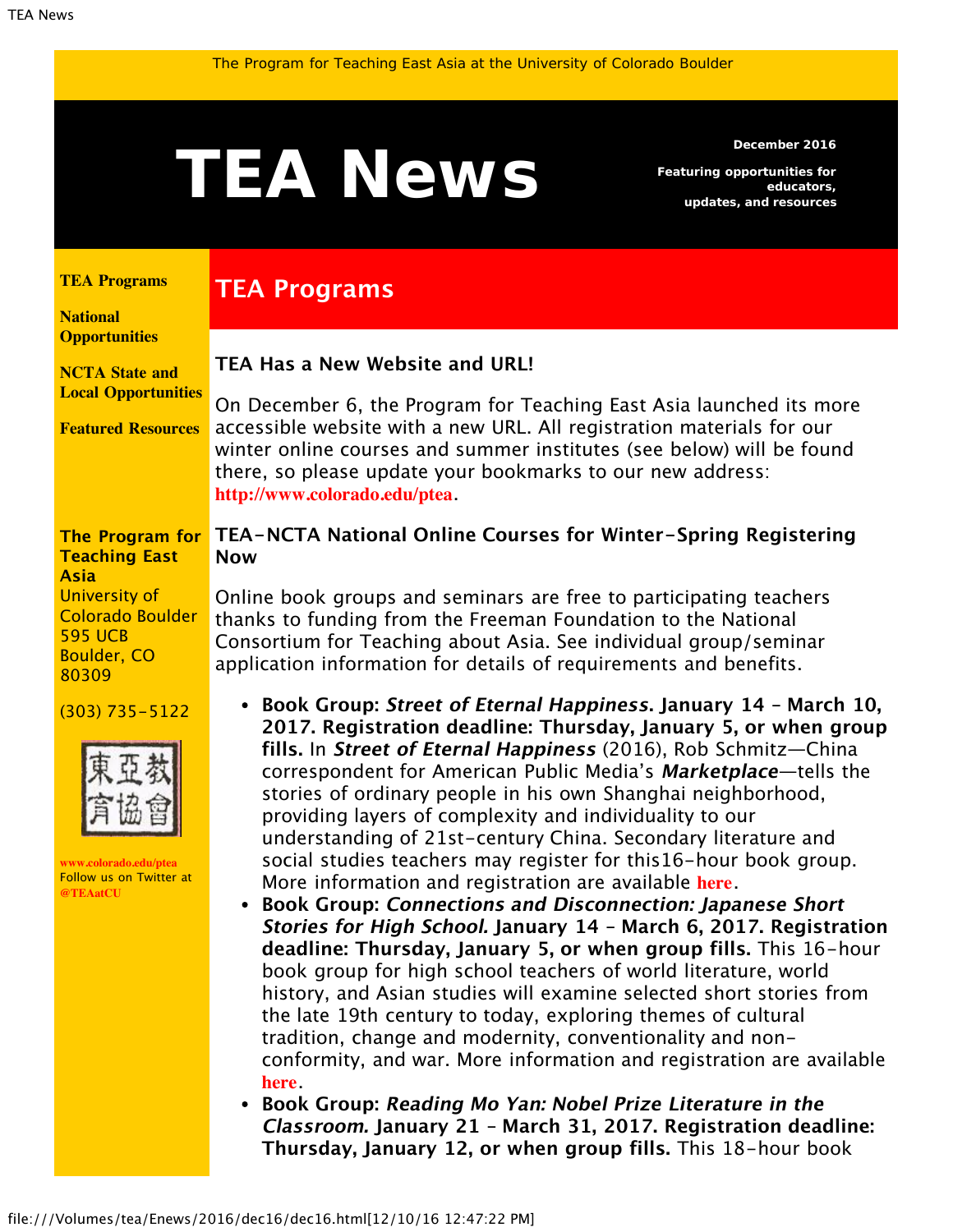group for high school literature and social studies teachers will do close reading and discussion of stories by the author Mo Yan, winner of the 2012 Nobel Prize in Literature. His writing about China's challenges pushes readers to consider how basic humanity is challenged by political and social pressures. More information and registration are available **[here](http://www.colorado.edu/ptea/sites/default/files/attached-files/moyan.pdf)**.

- **Seminar: Issues in Contemporary China. January 26 April 5, 2017. Registration deadline: Wednesday, January 4, or when course fills.** In this 20-hour online seminar, participating secondary teachers will investigate some of the key issues in China that are making headlines and demonstrate its changing nature. Topics include President Xi Jinping's recentralization of power, territorial disputes with Taiwan and about the South China Sea, general foreign policy strategy in the context of China's rise, demographic changes, environmental innovation, and more. More information and registration are available **[here](http://www.colorado.edu/ptea/sites/default/files/attached-files/contempchinaissues_flyer_winspr2017.pdf)**.
- **Seminar: Korea in the Modern World. January 26 April 5, 2017. Registration deadline: Thursday, January 12, or when course fills.** Examining primary and secondary sources, participating secondary teachers will consider the impacts of imperialism and independence, political-economic and nationalist ideologies, and globalization on the development of the Koreas, 1895 to the present. More information and registration are available **[here](http://www.colorado.edu/ptea/sites/default/files/attached-files/2017koreasemflyer.pdf)**.
- **Book Group: Somewhere Among: Japan through Children's Literature. February 3 – April 16, 2017. Registration deadline: Thursday, January 12, or when group fills.** Through this story of six months in the life of Ema, a bicultural fifth-grader living in Japan in 2001, participants will explore topics and themes related to everyday life in Japan. The 15-hour book group, which is open to intermediate- and middle-level teachers, will end with a webinar with author Annie Donwerth-Chikamatsu. More information and registration are available **[here](http://www.colorado.edu/ptea/sites/default/files/attached-files/ws2017jpkidlitflyer.pdf)**.

## **Applications for TEA-NCTA Summer Institutes Available December 19**

Full details and application packets for the following institutes, to be held on the University of Colorado Boulder campus, will be available at the Program for Teaching East Asia **[website](http://www.colorado.edu/ptea)** on December 19, 2016:

- **Critical Issues in Contemporary China. July 10 14, 2017.** As China continues its emergence as a global power, the complexities of governing and living in China remain immense. This five-day residential institute will explore some of the most critical issues facing China's leaders and people today, from political reform to environmental issues to foreign policy. Participants will work with China specialists to develop a well-rounded understanding of contemporary China and gain exemplary resources to use in the classroom. Contact Jon Zeljo at **[Jon.Zeljo@colorado.edu](mailto:Jon.Zeljo@colorado.edu)** for more information.
- **Teaching Korea in the Globalizing World. July 24 26, 2017.**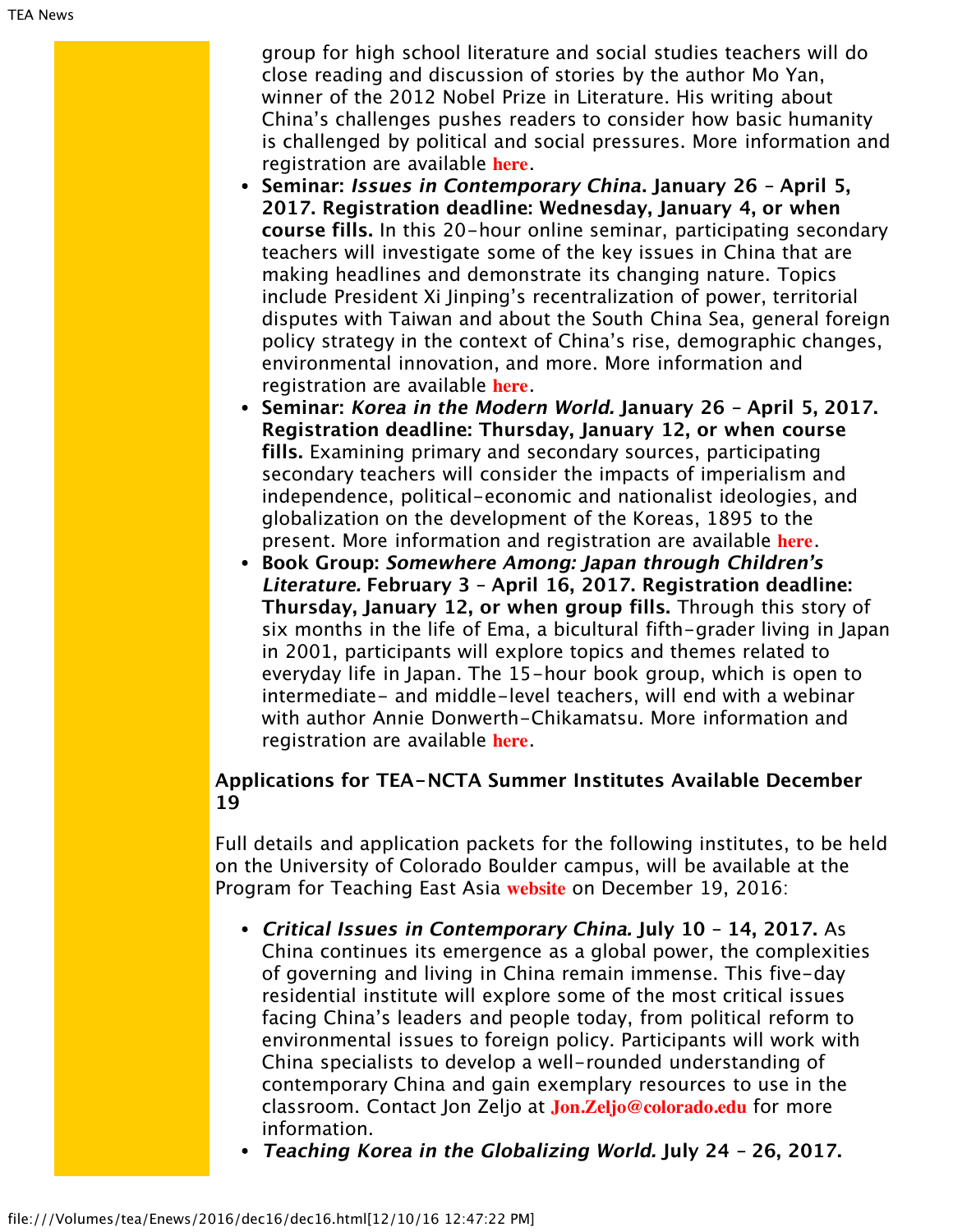Contemporary Korea cannot be understood without a deeper understanding of its interactions with the modern world. Presenting authentic voices through Korean narratives and texts, this three-day institute will consider the Korean people's encounters and approaches to such global phenomena as colonialism, democracy, the Cold War, communism, command economics, and capitalism in the past century and a quarter. For more information, contact Catherine Ishida at **[Catherine.Ishida@colorado.edu](mailto:Catherine.Ishida@colorado.edu)**.

# **National Opportunities**

**Primary Source Global Read China: Boxers and Saints. Tuesday, January 10, 7 pm EST.** Author Gene Luen Yang's two-volume graphic novel tells the parallel stories of a girl and a boy growing up during China's Boxer Rebellion. Primary Source encourages teachers, students (grades 8-12), and community members to read the book and take part in an online discussion. To register, visit the Primary Source **[website](http://www.primarysource.org/globalread)**.

**Sino-American Bridge for Education and Health: Teaching Opportunities in China. July – August 2017. Application deadline: Sunday, January 15, 2017.** SABEH coordinates opportunities for U.S. teachers to teach in China—in Fuzhou, Fujian Province or Hangzhou, Zhejian Province—for two to three weeks, with an additional week of travel in-country. Expenses are divided between teachers and Chinese hosts. For more information, visit the SABEH **[website](http://www.sabeh.org/)**.

**NCTA-Asia for Educators Summer Study Tour to China and Vietnam. July 3-21, 2017. Application deadline: Friday, February 3, 2017.** Asia for Educators at Columbia University and NCTA offer this study tour to NCTA teacher alumni nationwide. The study tour is open to teachers who have already completed 30 hours of NCTA-sponsored professional development offered by any of the NCTA national sites, through summer, online, or face-to-face NCTA seminars. The study tour will travel to Beijing, Xian, Shanghai, Suzhou, Kunming, Yuanyang, Sa Pa, Hanoi, Hue, and Ho Chi Minh City. More information and an application are available **[here](http://www.columbia.edu/itc/eacp/ncta-columbia/studytours/index.html)**.

**USS Midway Institute Programs for Teachers: The Cold War, Korea, and Vietnam, June 25 – July 8, and WWII in the Pacific: Clash of Nations and Perspectives, July 9 – 15, 2017. Application deadline: Sunday, March 12, 2017.** The USS Midway Institute presents two summer programs featuring notable historians, field trips, ship tours, and more. In addition, participating teachers receive instructional materials, a stipend, and travel support. For more information, visit the institute's **[website](http://www.midway.org/midway-institute-teachers)**.

### **Previously Announced National Opportunities**

**Fall-Winter Webinar Series.** The Five College Center for East Asian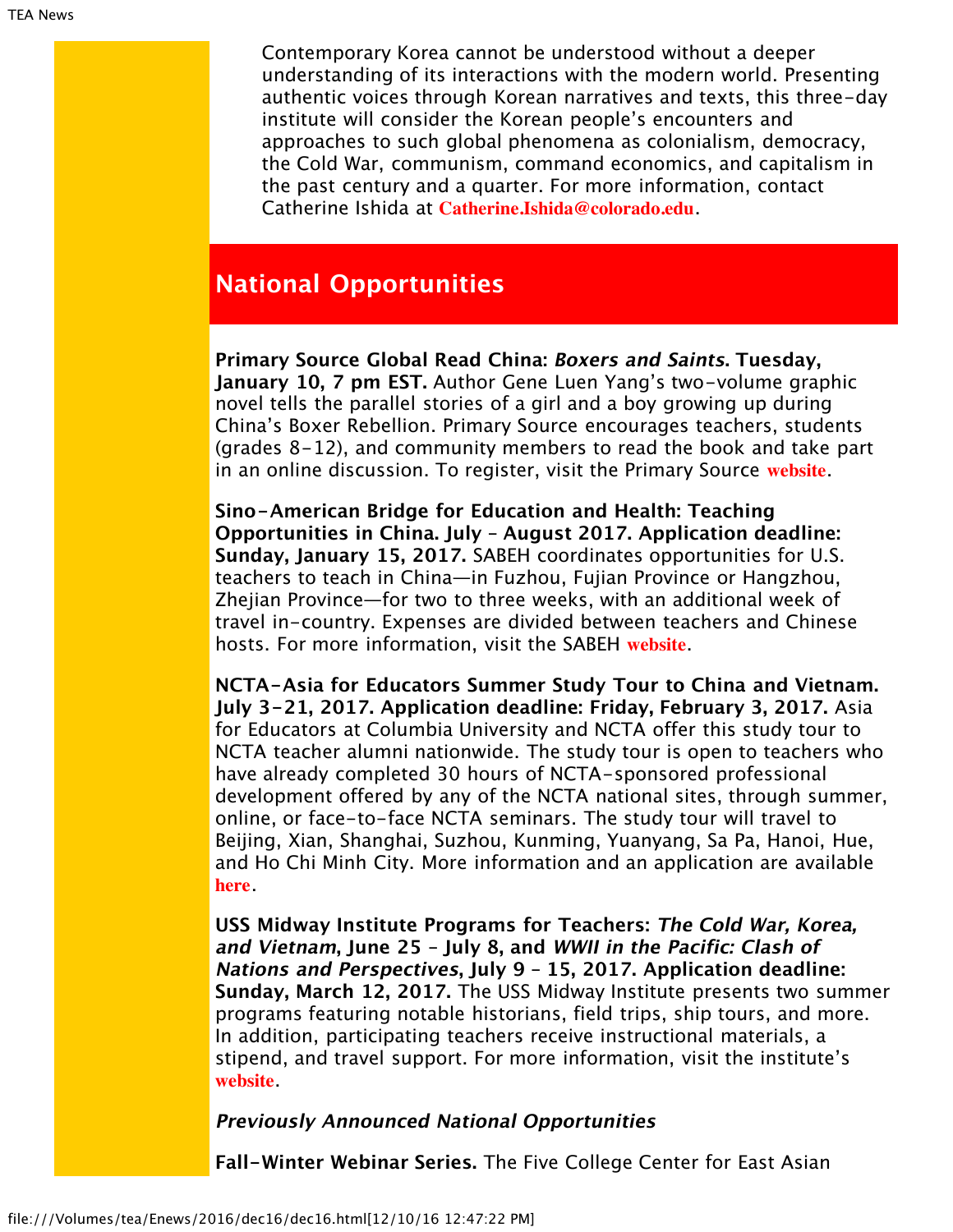Studies has three programs remaining in its fall-winter 2016 webinar slate:

- **Disputed Names and Disputed Places in East Asia,** Professor Lauren McKee, Berea College. Tuesday, December 13, 7-8 pm ET. **[Registration](https://attendee.gotowebinar.com/register/916852338137523201)**.
- **The Last Cherry Blossom**, author Kathleen Burkinshaw. Wednesday, January 18, 2017, 7-8 pm ET. **[Registration](https://attendee.gotowebinar.com/register/8494682079059305474)**.
- **Sake, Sushi and Soft Power**, Professor Lauren McKee, Berea College. Tuesday, February 28, 2017, 7-8 pm ET. **[Registration](https://attendee.gotowebinar.com/register/2872355758413758466)**.

**National Online NCTA Seminar: War and Peace: Voices from Japan. January 16 – April 3, 2017.** The Five College Center for East Asian Studies is offering this 12-week NCTA seminar focusing on the experiences of the peoples of Nagasaki, Hiroshima, and Okinawa during World War II, as well as in the post-war period. For more information, visit the seminar **[website](https://www.fivecolleges.edu/fcceas/ncta/national-online)**.

**Fund for Teachers Grants for Self-Designed Professional Development. Deadline: Thursday, January 31, 2017.** Individual teachers can apply for grants of up to \$5000, teams up to \$10,000, for professional learning that they design themselves. Plans can include travel, so self-designed study in Asia is a possibility. Visit the **[website](http://fft.fundforteachers.org/)** of Fund for Teachers for more information and to apply.

**Elgin Heinz Outstanding Teacher Award. Application deadline: Tuesday, February 1, 2017.** The United States-Japan Foundation established the Elgin Heinz Award to honor precollegiate teachers whose work advances mutual understanding between the United States and Japan. Two awards are given, one in the humanities, the other in Japanese language. For more information, visit the **[award page](http://us-jf.org/programs/elgin-heinz-teacher-awards/)** on the Foundation's website.

**Sejong Writing Competition. Deadline: Tuesday, February 28, 2017.** The Sejong Cultural Society is now accepting entries in this competition on Korean literature and culture for students and young adults. Two categories—essay and **sijo** (a traditional Korean poetic form)—are available. The essay category includes adult (25 and younger), senior (grade 12 and younger), and junior (grade 8 and younger) divisions; the **sijo** category has only one division, open to students in grade 12 and younger. For more information, visit the Sejong Cultural Society **[website](http://www.sejongculturalsociety.org/writing/current/index.php)**.

# <span id="page-3-0"></span>**NCTA State and Local Opportunities**

**NCTA Seminars in Birmingham (AL), Bloomington (IN), Chicago, and St. Paul. January – March 2017. Application deadline: Friday, January 6, 2017.** The East Asian Studies Center at Indiana University has opened applications for these four 30-hour seminars, all meeting in the evening and providing resources and stipends for participants. For an application,